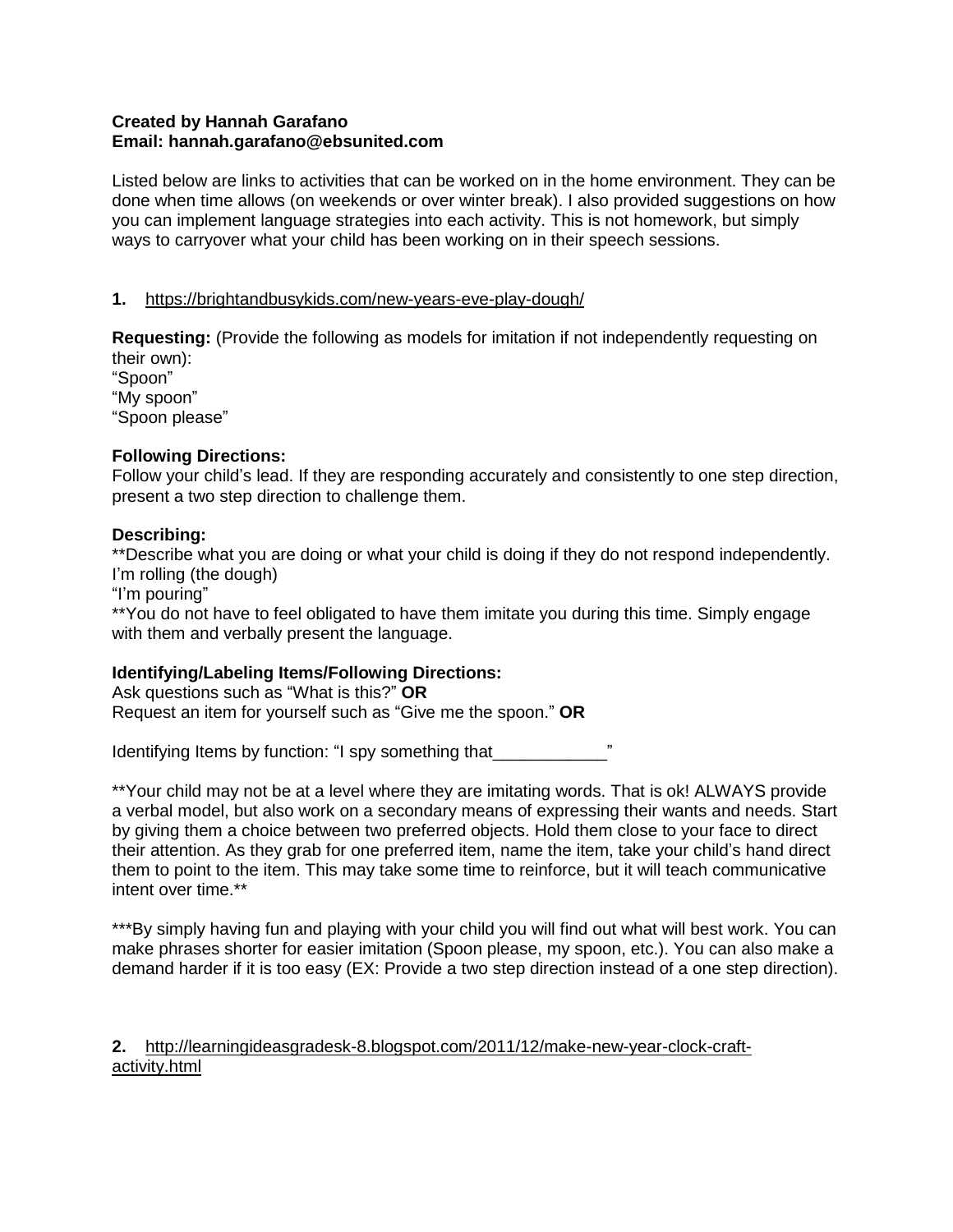**Requesting** (Example phrases to model for imitation. "Glue" "Want glue" "Glue please" "My glue" "I want glue" "I need glue"

\*\*Meet your child at their level. If they are working on imitation, start with one word and build up to two if they appear consistent with one. If they are already consistently using one word phrases, model 2-3 words to challenge them. If they start to get frustrated, you can either take away the challenge or give them a break. The goal is to make language learning fun, so follow your child's lead in how they are feeling.\*\*

### **Following Directions** (One and Two Step Examples)

"Glue the three" "Glue the one and then glue the two"

**Describing**: Depending on your child's level you can be the one doing the describing. "I see you moving the clock."

"You moved it to 5."

"I moved it to 3."

"Lets count to midnight."

\*\*If they are able to respond independently, you can ask them questions about what they are doing or what they see. If they respond with a one word, expound upon what they said. You can do the same with a 2-3 word phrase.

#### **Example One:**

Their response: "Clock" Your Response: "You glued clock" **Example Two:**

Their response: "glued clock" Your response: "I glued the clock"

#### **Attending to Task/Taking Turns:**

\*\*This above activity can also be used to work on turn taking and joint attention. You can start by gluing one of the numbers on the circle and say, "My turn." Point to your child and say, "Your turn." Use hand over hand modeling if necessary. Keep working on this pattern until the clock is completed. In this way, you have given your child six opportunities to follow through on a command and six opportunities to wait their turn all on one small piece of the project.

#### **3.** [http://learningideasgradesk-8.blogspot.com/2011/12/making-noise-makers-for-new-years](http://learningideasgradesk-8.blogspot.com/2011/12/making-noise-makers-for-new-years-eve.html)[eve.html](http://learningideasgradesk-8.blogspot.com/2011/12/making-noise-makers-for-new-years-eve.html)

Requesting "I need the cup" "Cup please" "More"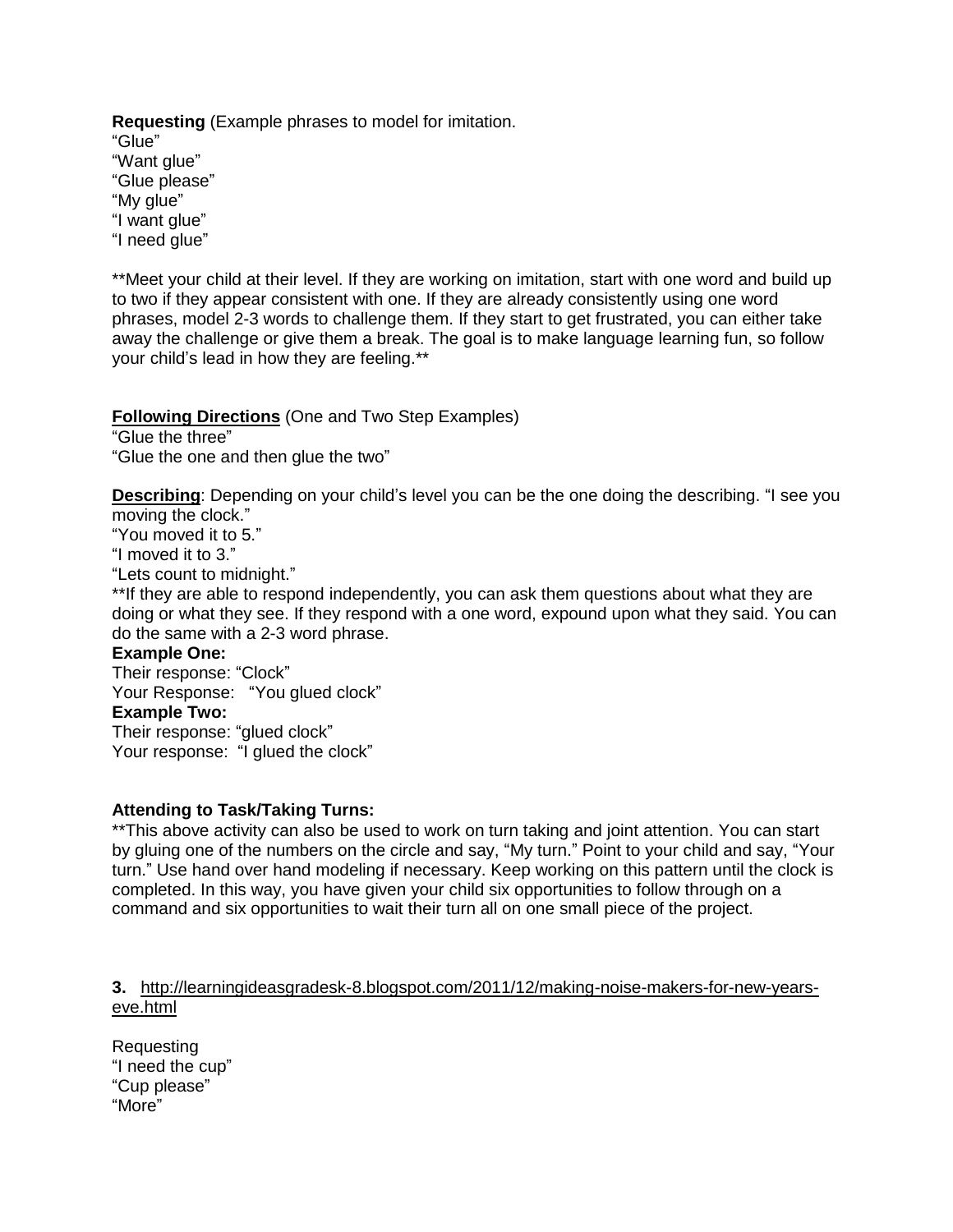\*\*As stated previously, if your child is non-verbal you can reinforce sign language or gestures during the activity. If your child shows difficulty making the hand motions for "more", use hand over hand instruction to have them tap their chest for "I want". \*\*

Describing: \*\*Talk about what you are doing\*\* "I am shaking the cup" "I am putting them in" "I am putting the tape on"

\*\*Talk about what you see\*\* "I have two cups" "You have two cups"

\*\*Do not always feel you have a to force a statement from your child. Modeling language while they are working on an activity is just as important and helpful. If you have something they want and they start to reach for it, take that moment as an opportunity to model a request. Have them repeat the phrase back and then promptly give them the item to reinforce the effectiveness of the request.\*\*

#### **4.**

[https://advantagespeech.com/resources/Activities%20to%20Promote%20Language%20Learnin](https://advantagespeech.com/resources/Activities%20to%20Promote%20Language%20Learning.pdf) [g.pdf](https://advantagespeech.com/resources/Activities%20to%20Promote%20Language%20Learning.pdf)

\*\*The document listed above consists of various ways to engage your child in language activities throughout the day. It also shows how you can break down tasks and simplify them to meet your child at their language level.\*\*

#### **5.** [https://www.momlovesbaking.com/holiday-oreo-cookie-pops-hot-chocolate-bar-party](https://www.momlovesbaking.com/holiday-oreo-cookie-pops-hot-chocolate-bar-party-plan/#more-5939)[plan/#more-5939](https://www.momlovesbaking.com/holiday-oreo-cookie-pops-hot-chocolate-bar-party-plan/#more-5939)

Requesting "want cookie" "want more" "want stick"

\*\*Have them practice based on their present language abilities. If your child, you can still work on requesting by using signs for "more" or "cookie".

Following Directions: One step: EXAMPLE ONE: Put the stick in the Oreo **OR** Stick in EXAMPLE TWO: Put a stick in two Oreos

Two Step: Put a stick in the Oreo and give me a stick **HOW TO SIMPLIFY:** Stick in and give me